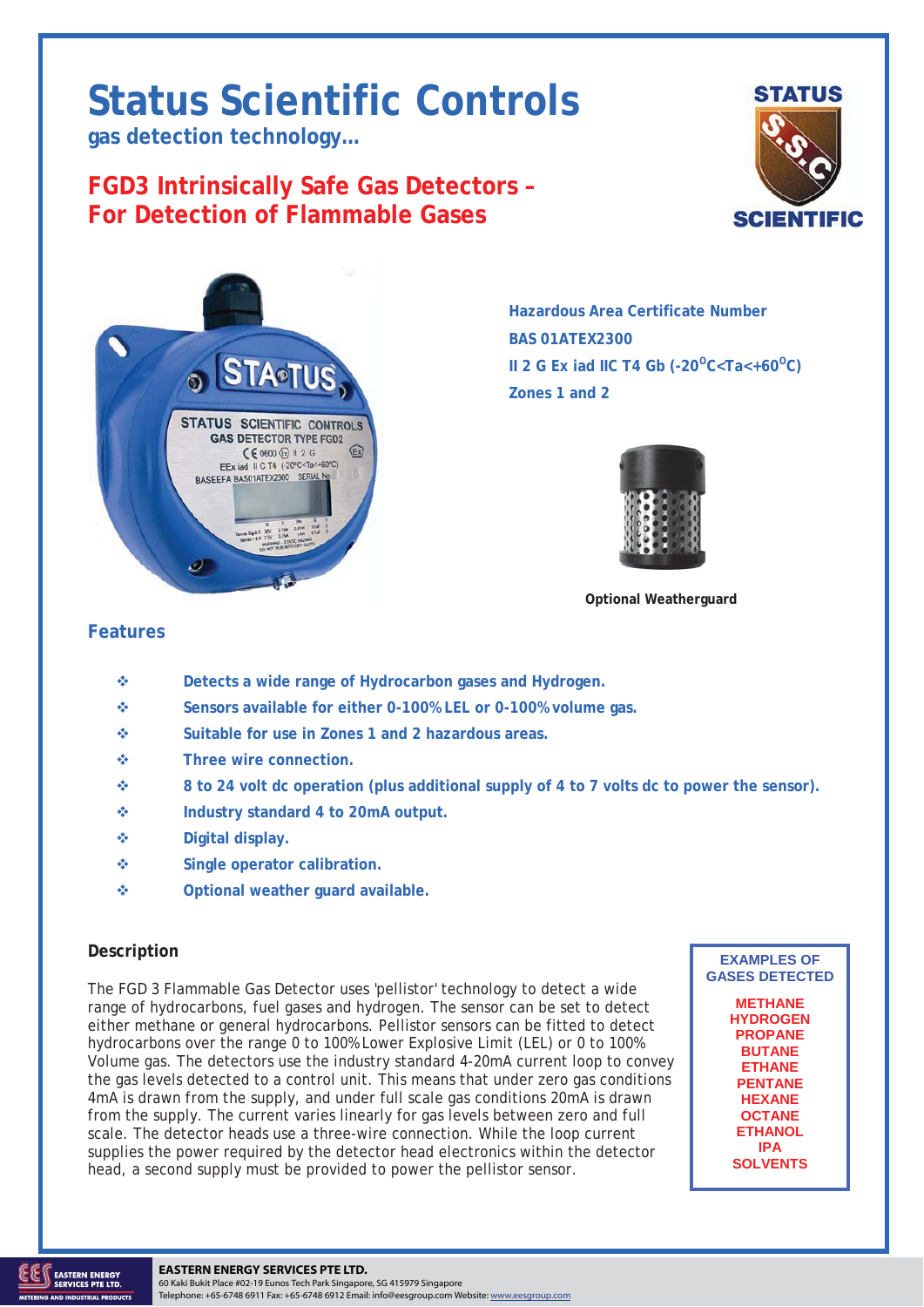#### **Marine Version**

A marine version of the FGD3 is also available. This version is housed in a cast aluminium enclosure to provide higher RFI immunity where high power portable radios are used in the close confines of a vessel. The enclosure is plated and painted in order to withstand the harsh salt spray environment of the marine industry. The digital display is fitted with a sliding stainless steel front cover which remains over the display window when not being viewed thereby maintaining the RFI shielding properties of the enclosure during normal operation.

#### **Weather Guard**

An optional weather guard is available for installations exposed to the atmosphere or contaminants and is also suitable for use in other areas where hosing down takes place. The weather guard reduces the possibility of water or other contaminants entering into the gas sensor thereby improving the overall reliability of the gas detector in harsh environments. The weather guard is attached with tamperproof screws to ensure that it is not inadvertently removed.

#### **Collector Cone**

A collector cone is available which can be fitted around the sensor inlet in order to concentrate any gas present around the sensor and hence improve the detection ability. Mounting brackets are also available.

#### **Mounting Kits**

A Swivel Mounting Bracket and Ceiling Mounting Kit is available for use with this range of gas detectors. In addition, a duct mounting kit is also available, please contact Status Scientific Controls to discuss your particular application.

#### **Gas Detector - Ordering Details (add suffix ' –US' for USA)**

| Stock No. | Description                                         |
|-----------|-----------------------------------------------------|
| SS415     | FGD3 Flammable (0-100% Volume) Detector Head        |
| SS416     | FGD3 Flammable (0-100% LEL) Detector Head           |
| SS417     | FGD3 Flammable (0-100% LEL) Detector Head for Fuels |

Note – Standard gland entry is 20mm x 1.5mm pitch thread. For USA and Canada, gland entry is ½" NPT thread.

#### **Accessories - Ordering Details**

| Stock No. | Description                                   |
|-----------|-----------------------------------------------|
| SS359     | Intrinsically Safe Output Module - see page 3 |
| SS374     | <b>Swivel Mounting Bracket</b>                |
| SS375     | Ceiling Mounting Bracket                      |
| SS429     | Collector Cone                                |
| SS475     | FGD3 Weatherguard                             |

# THE STREET STATE SERVICES PTE LTD. THE STATE OF THE STATE SERVICE SERVICES PTE LTD.

60 Kaki Bukit Place #02-19 Eunos Tech Park Singapore, SG 415979 Singapore Telephone: +65-6748 6911 Fax: +65-6748 6912 Email: info@eesgroup.com Website: www.eesgroup.com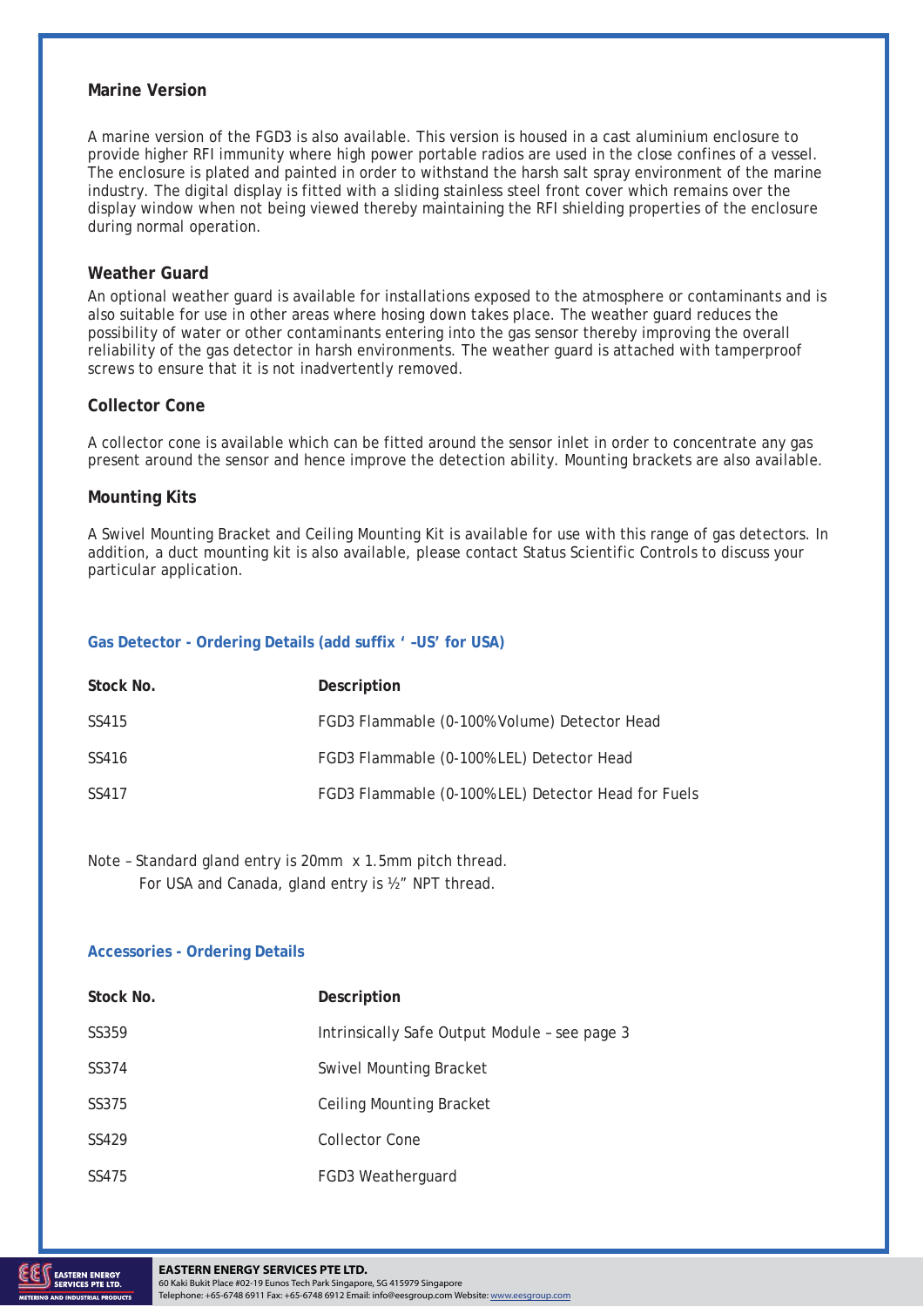

The Intrinsically Safe Output Module shown below provides the necessary interface between a nonintrinsically safe, mains powered system (as shown above, right) and an FGD3 Flammable Gas Detector. Note that an intrinsically safe earth must be connected to the module to ensure safety.

| <b>Intrinsically Safe Output Module Type SS359</b><br><b>Specification</b> |                           |      |                               |       |                          |
|----------------------------------------------------------------------------|---------------------------|------|-------------------------------|-------|--------------------------|
| Inputs                                                                     | 14-28vDC<br>$12 - 24V$    |      | Current Loop<br>Sensor Supply |       |                          |
| Temperature                                                                | $-20 - +40$ °C            |      |                               |       |                          |
| Humidity range                                                             | 0-95% RH non-condensing   |      |                               |       |                          |
| Operating pressure                                                         | Ambient $+$ or $-10%$     |      |                               |       |                          |
| <b>Internal Resistance</b>                                                 | Current Loop              |      | : 270R $\pm$ 5%               |       |                          |
| Source Resistance                                                          | Sensor Supply             |      | : $12.0R + 5%$                |       |                          |
| Intrinsically Safe Outputs                                                 | Terminal                  | Uo.  | lo                            | Po    |                          |
|                                                                            |                           |      |                               |       |                          |
|                                                                            | 1 & 2                     | 28V  | .112A                         | .8W   |                          |
|                                                                            | 3 & 4                     | 7.5V | .66A                          | 1.24W |                          |
| Certificate No.                                                            | Baseefa 03ATEX0590X       |      |                               |       |                          |
| Code                                                                       | $II(1)$ G [EEx ia] $II$ C |      |                               |       |                          |
| Zones                                                                      | 1 or 2                    |      |                               |       | <b>DIN rail mounting</b> |

**AND INDUSTRIAL PRODUCTS** 

THE STREET STATE SERVICES PTE LTD. THE STATE 1788 PAGE 3 AND 1788 PAGE 3 AND 1788 PAGE 3 AND 1788 PAGE 3 AND 1788 PAGE 3 AND 1788 PAGE 3 AND 1788 PAGE 3 AND 1788 PAGE 3 AND 1788 PAGE 3 AND 1788 PAGE 3 AND 1788 PAGE 3 AND 1 60 Kaki Bukit Place #02-19 Eunos Tech Park Singapore, SG 415979 Singapore Telephone: +65-6748 6911 Fax: +65-6748 6912 Email: info@eesgroup.com Website: www.eesgroup.com